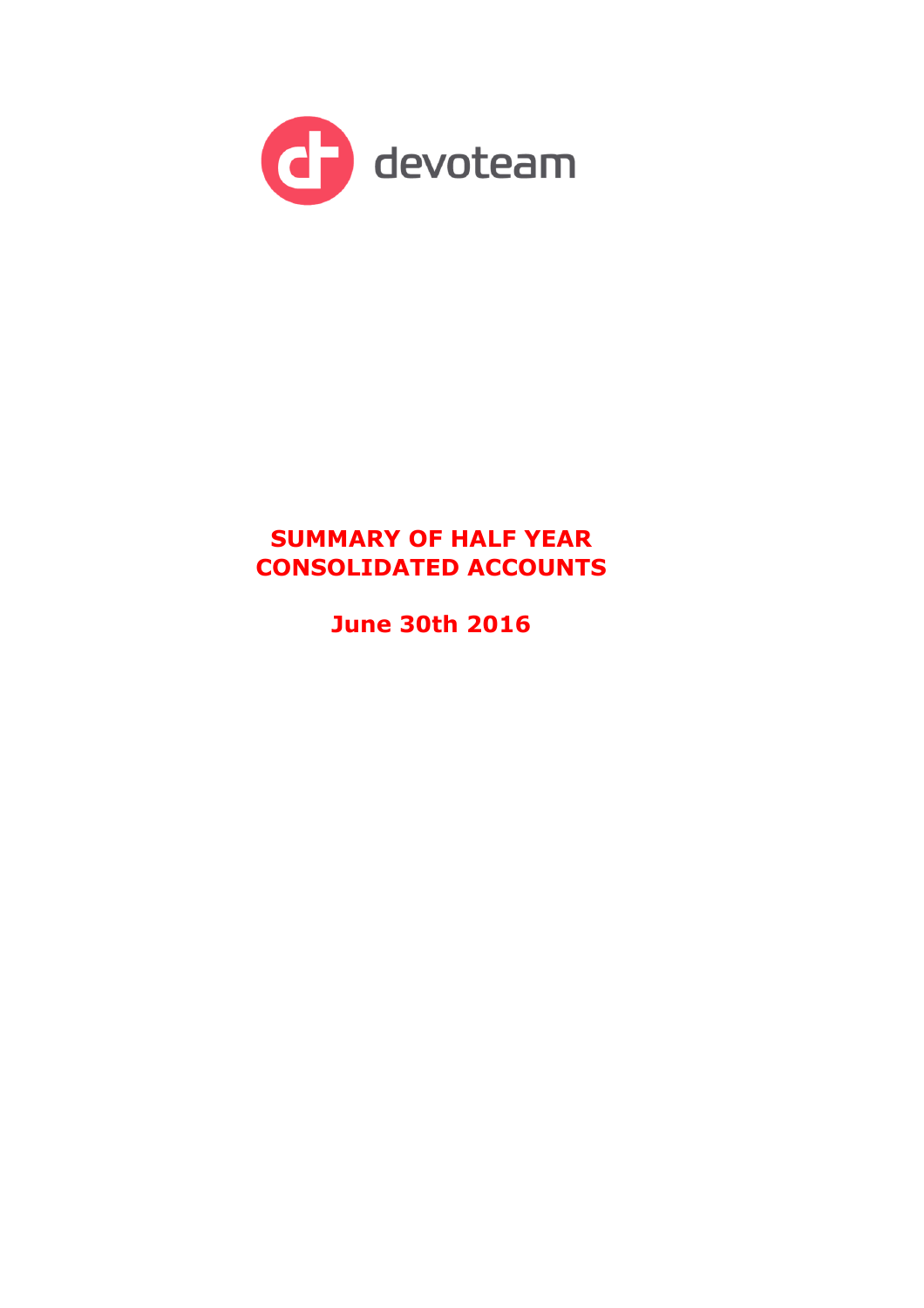# **CONSOLIDATED STATEMENT OF FINANCIAL POSITION**

| <b>ASSETS (in thousands of euros)</b> | As at<br><b>30 June 2016</b> | As at<br><b>31 December 2015</b> |
|---------------------------------------|------------------------------|----------------------------------|
| Goodwill                              | 71 440                       | 76 721                           |
| Other intangible assets               | 1 9 4 9                      | 2 2 9 0                          |
| Tangible assets                       | 4 3 3 4                      | 4 2 4 5                          |
| Financial assets                      | 3 2 8 0                      | 3 0 9 5                          |
| Investments in associates             | 1 272                        | 1 7 2 9                          |
| Investments property                  | 2 0 5 6                      | 2 2 8 4                          |
| Deferred tax assets                   | 6 1 9 9                      | 6 9 1 2                          |
| Other non-current assets              | 322                          | 274                              |
| <b>NON-CURRENT ASSETS</b>             | 90 852                       | 97 550                           |
| Trade receivables                     | 158 887                      | 148 643                          |
| Other receivables                     | 28 508                       | 24 513                           |
| Tax receivables                       | 11 726                       | 11 351                           |
| Other current financial assets        | 3 4 9 7                      | 3 5 0 3                          |
| Cash management assets                | 2 4 7 5                      | 2 4 6 4                          |
| Cash and cash equivalents             | 72 052                       | 72 534                           |
| <b>CURRENT ASSETS</b>                 | 277 145                      | 263 009                          |
| Non current assets held for sale      | 6855                         | $\overline{\phantom{a}}$         |
| <b>TOTAL ASSETS</b>                   | 374 852                      | 360 558                          |

| <b>SHAREHOLDERS' FUNDS &amp; LIABILITIES</b>                        | As at               | As at                    |
|---------------------------------------------------------------------|---------------------|--------------------------|
| (in thousands of euros)                                             | <b>30 June 2016</b> | <b>31 December 2015</b>  |
| Share capital                                                       | 1 2 6 1             | 1 2 4 3                  |
| Share premium                                                       | 1 6 9 6             | 164                      |
| Consolidated reserves                                               | 124 892             | 117 988                  |
| Treasury shares                                                     | (12346)             | (12983)                  |
| <b>Translation reserves</b>                                         | 272                 | 557                      |
| Profit for the year                                                 | 7 5 8 5             | 16 211                   |
| <b>EQUITY ATTRIB. TO EQUITY HOLDERS OF PARENT</b><br><b>COMPANY</b> | 123 359             | 123 178                  |
| Non-controlling interests                                           | 7 7 3 5             | 7 9 9 0                  |
| <b>TOTAL EQUITY</b>                                                 | 131 094             | 131 168                  |
| Loans and borrowings                                                | 31 721              | 32 006                   |
| Provisions                                                          | 5 7 4 2             | 4 0 4 5                  |
| Deferred tax liabilities                                            | 672                 | 865                      |
| Other liabilities                                                   | 2 3 1 6             | 2 8 9 0                  |
| <b>NON-CURRENT LIABILITIES</b>                                      | 40 451              | 39 806                   |
| Loans and borrowings                                                | 3 3 4 1             | 3 0 3 5                  |
| Provisions                                                          | 3 6 6 7             | 3 9 9 1                  |
| Trade payables                                                      | 57 162              | 56 712                   |
| Tax and social security liabilities                                 | 70 134              | 74 139                   |
| Income tax payable                                                  | 3 3 5 2             | 1 7 5 2                  |
| Other liabilities                                                   | 62 096              | 49 953                   |
| <b>CURRENT LIABILITIES</b>                                          | 199 752             | 189 584                  |
| Non current liabilities held for sale                               | 3 5 5 6             | $\overline{\phantom{0}}$ |
| <b>TOTAL LIABILITIES</b>                                            | 243 758             | 229 390                  |
| <b>TOTAL EQUITY &amp; LIABILITIES</b>                               | 374852              | 360 558                  |

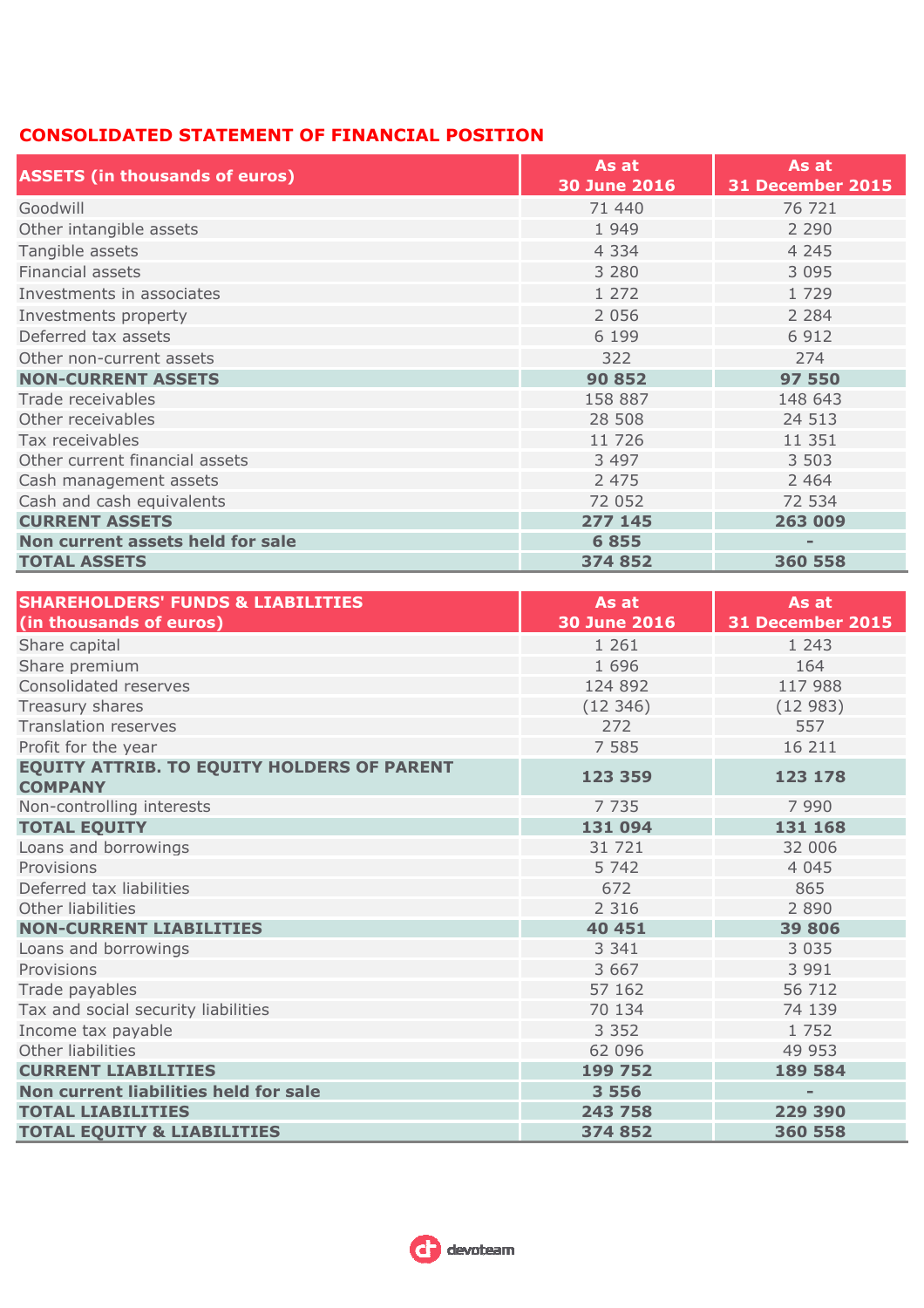## **CONSOLIDATED INCOME STATEMENT**

| (in thousands of euros, except per share amounts)                  | As at<br><b>30 June 2016</b> | As at<br><b>30 June 2015</b> | As at<br><b>31 December</b><br>2015 |
|--------------------------------------------------------------------|------------------------------|------------------------------|-------------------------------------|
| <b>NET SALES</b>                                                   | 275 411                      | 232 192                      | 485 324                             |
| Other income                                                       | $\overline{0}$               | $\Omega$                     | $\Omega$                            |
| <b>CURRENT OPERATING INCOME</b>                                    | 275 411                      | 232 192                      | 485 324                             |
| Purchase of merchandise                                            | (8157)                       | (4502)                       | (10152)                             |
| Other purchase and external charges                                | (104827)                     | (83411)                      | (182039)                            |
| <b>Taxes</b>                                                       | (1926)                       | (1884)                       | (3514)                              |
| Payroll expenses                                                   | (135693)                     | (125603)                     | (250621)                            |
| Fixed assets depreciation                                          | (1626)                       | (1747)                       | (3432)                              |
| Increase in provision from current assets                          | (499)                        | (296)                        | (1288)                              |
| Other expenses                                                     | (25)                         | (195)                        | (400)                               |
| <b>CURRENT OPERATING EXPENSES</b>                                  | (252 753)                    | (217638)                     | (451446)                            |
| <b>OPERATING MARGIN</b>                                            | 22 658                       | 14 5 54                      | 33 878                              |
| Cost of share-based payment                                        | (633)                        | (4)                          | (8)                                 |
| Amortization of customer relationships resulting from acquisitions | (137)                        | (335)                        | (496)                               |
| <b>CURRENT OPERATING PROFIT</b>                                    | 21888                        | 14 215                       | 33 373                              |
| Other operating income                                             | 679                          | 454                          | 569                                 |
| Other operating expenses                                           | (6073)                       | (1422)                       | (5581)                              |
| <b>OPERATING PROFIT</b>                                            | 16 494                       | 13 247                       | 28 3 6 2                            |
| Financial income                                                   | 545                          | 280                          | 596                                 |
| Financial expenses                                                 | (1631)                       | (851)                        | (1847)                              |
| <b>FINANCIAL RESULT</b>                                            | (1086)                       | (570)                        | (1251)                              |
| Share of profit of associates                                      | (125)                        | (182)                        | 100                                 |
| <b>PROFIT BEFORE INCOME TAX</b>                                    | 15 284                       | 12 4 94                      | 27 211                              |
| Income tax expense                                                 | (6094)                       | (4015)                       | (8593)                              |
| <b>PROFIT FOR THE PERIOD</b>                                       | 9 1 8 9                      | 8 4 7 9                      | 18 6 19                             |
| Attributable to:                                                   | $\overline{a}$               |                              |                                     |
| <b>Equity holders of the parent company</b>                        | 7585                         | 7539                         | 16 210                              |
| Non-controlling interests                                          | 1 605                        | 940                          | 2 4 0 8                             |
| <b>Basic earnings per share (euro)</b>                             | 0,98                         | 1,00                         | 2,14                                |
| <b>Diluted earnings per share (euro)</b>                           | 0,98                         | 0,99                         | 2,12                                |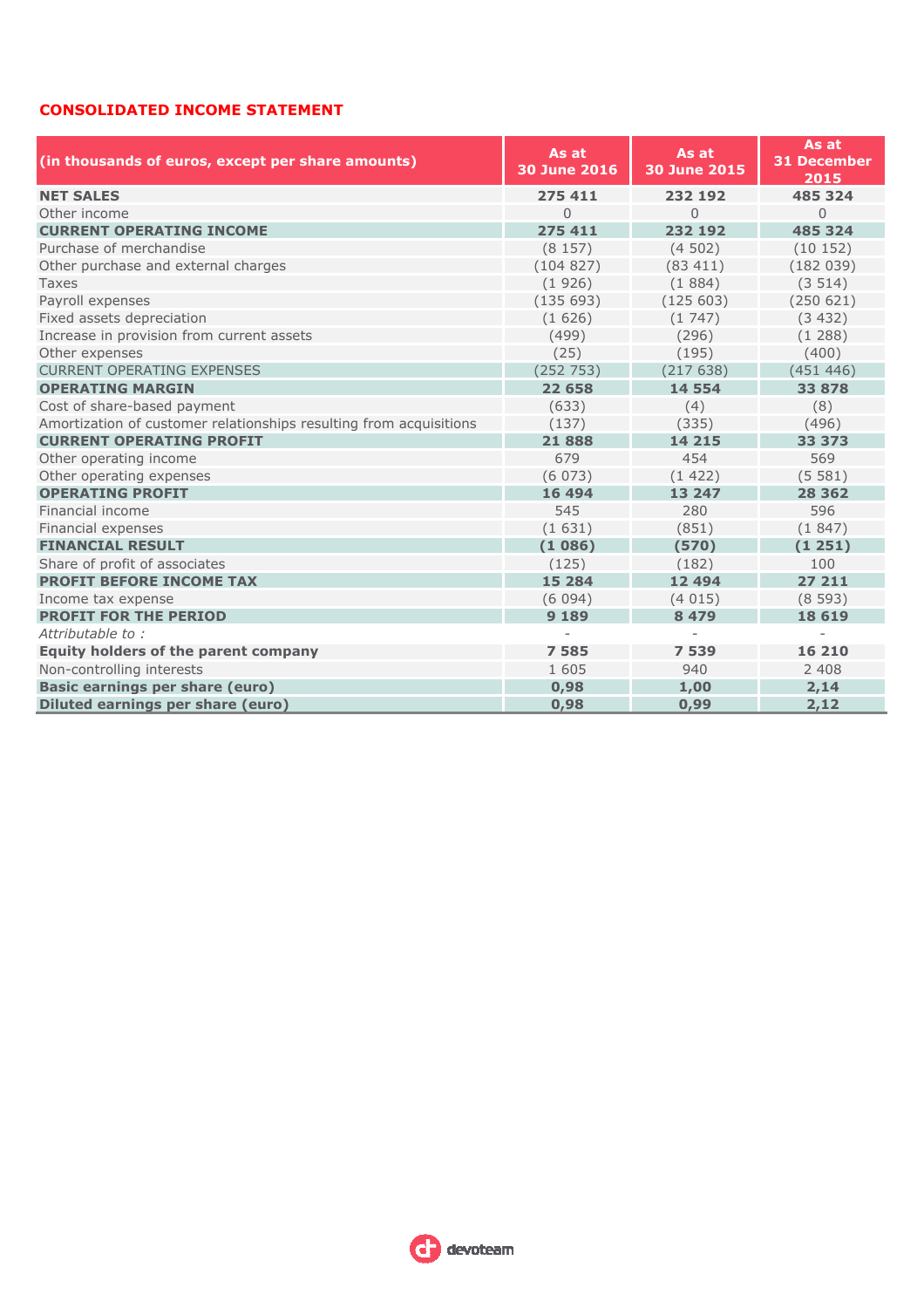#### **CONSOLIDATED STATEMENT OF COMPREHENSIVE INCOME**

| (in thousands of euros)                                              | As at<br>30 June 2016    | As at<br>30 June 2015    | As at<br><b>31 December</b><br>2015 |  |
|----------------------------------------------------------------------|--------------------------|--------------------------|-------------------------------------|--|
| <b>Profit for the period</b>                                         | 9 1 8 9                  | 8 4 7 9                  | 18 6 19                             |  |
| Defined benefit plan actuarial gains (losses)                        | $\overline{\phantom{a}}$ | $\qquad \qquad -$        | (84)                                |  |
| Deferred taxes on defined benefit plan actuarial gains (losses)      | 0,0                      | $\overline{\phantom{a}}$ |                                     |  |
| Items that will never be reclassified to profit or loss              | $\Omega$                 | $\overline{\phantom{a}}$ | (77)                                |  |
| Foreign currency translation differences                             | (164)                    | 1 5 9 9                  | 806                                 |  |
| Items that are or may be reclassified subsequently to profit or loss | (164)                    | 1599                     | 806                                 |  |
| Other comprehensive income (loss) for the year, net of income tax    | (164)                    | 1599                     | 729                                 |  |
| <b>TOTAL COMPREHENSIVE INCOME FOR THE PERIOD</b>                     | 9 0 2 6                  | 10 078                   | 19 348                              |  |
| Attributable to:                                                     |                          |                          |                                     |  |
| Equity holders of the parent company                                 | 7457                     | 9 0 7 5                  | 16 809                              |  |
| Non-controlling interests                                            | 1 5 6 9                  | 1 0 0 3                  | 2 5 3 8                             |  |

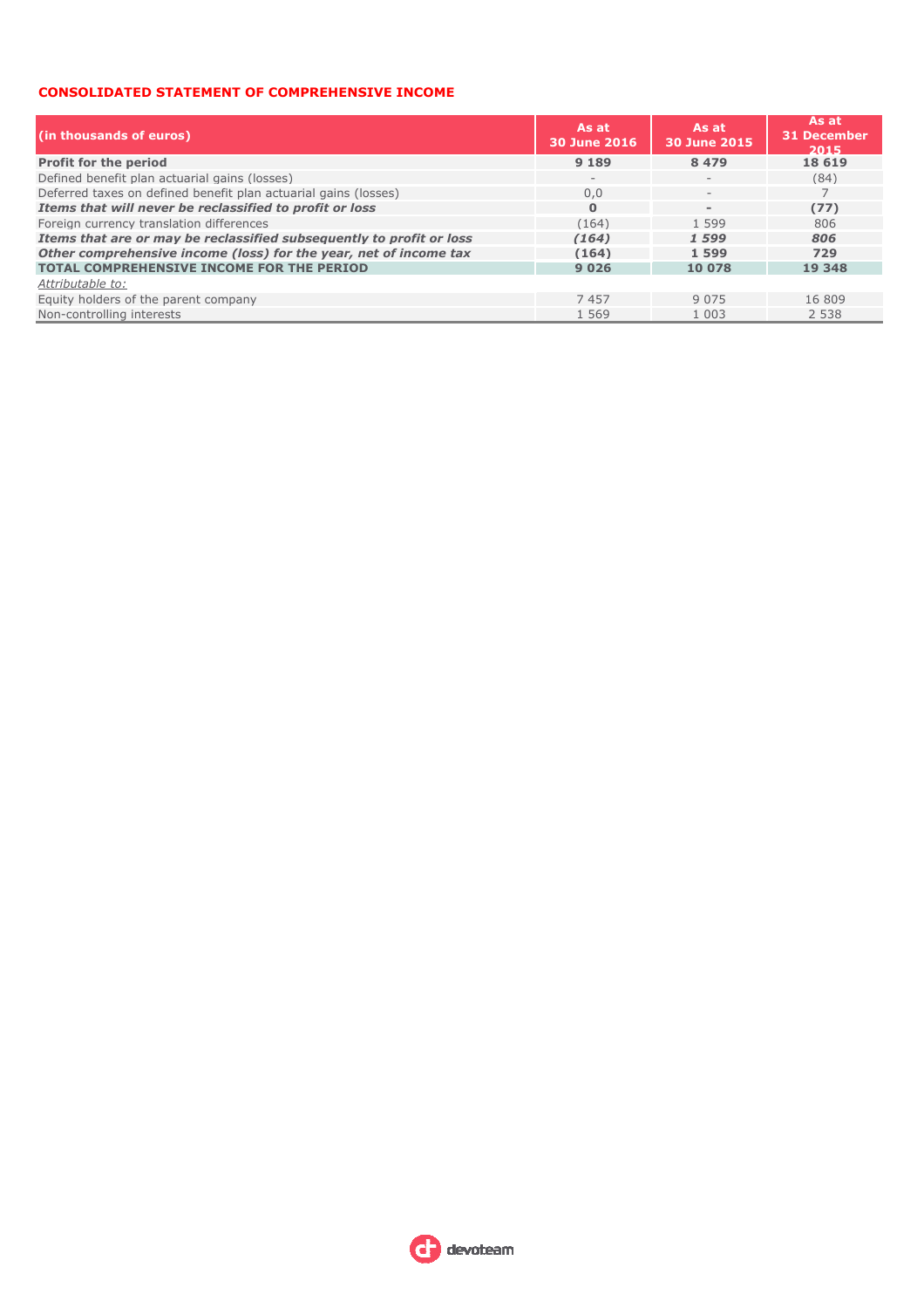### **CONSOLIDATED STATEMENT OF CASH FLOWS**

| (in thousands of euros)                                               | As at<br><b>30 June 2016</b> | As at<br><b>30 June 2015</b> | As at<br><b>31 December</b><br>2015 |  |
|-----------------------------------------------------------------------|------------------------------|------------------------------|-------------------------------------|--|
| <b>Profit for the period</b>                                          | 9 1 8 9                      | 8 4 7 9                      | 18 6 19                             |  |
| Adjustments for:                                                      |                              |                              |                                     |  |
| Share of profit of associates                                         | 125                          | 182                          | (100)                               |  |
| Income tax expense                                                    | 6 0 9 4                      | 4 0 1 5                      | 8 5 9 3                             |  |
| Amortisation and provision                                            | 4 2 2 4                      | 1912                         | 4 9 8 8                             |  |
| Other transactions without impact on cash and cash equivalents        | 484                          | 557                          | (49)                                |  |
| Assets hold                                                           | 1816                         | $\overline{4}$               | 634                                 |  |
| Net interest income                                                   | 523                          | 288                          | 1 188                               |  |
| Change in net working capital                                         | (13334)                      | (13840)                      | (7325)                              |  |
| Income tax paid                                                       | (3 279)                      | (3576)                       | (6018)                              |  |
| Net cash from operating activities                                    | 5843                         | (1979)                       | 20 5 29                             |  |
| Purchase of fixed assets                                              | (1449)                       | (836)                        | (2436)                              |  |
| Purchase of financial assets                                          | (1064)                       | (1273)                       | (1457)                              |  |
| Proceed from sale of fixed assets                                     | 9                            | 666                          | 634                                 |  |
| Dividends received                                                    | $\Omega$                     | $\Omega$                     | $\Omega$                            |  |
| Proceed from sale of financial assets                                 | 506                          | 229                          | 592                                 |  |
| Proceed of subsidiaries, net of cash divested                         | $\overline{0}$               | 86                           | 86                                  |  |
| Acquisition of subsidiaries, net of cash acquired                     | (346)                        |                              | (3182)                              |  |
| Net cash from investing activities                                    | (2345)                       | (1127)                       | (5764)                              |  |
| Proceeds from issue of share capital                                  | 1 5 5 1                      | 210                          | 288                                 |  |
| Repayments of borrowings                                              | (571)                        | (1011)                       | (4106)                              |  |
| Proceeds from borrowings                                              | 109                          | 2 5 9 3                      | 29 784                              |  |
| Change in factoring position (net of security deposit)                | 403                          | (6501)                       | 529                                 |  |
| Interests paid                                                        | (317)                        | (371)                        | (724)                               |  |
| Acquisition of non-controlling interests                              | (3634)                       |                              | (500)                               |  |
| Reduction in ownership interests while retaining control              | 78                           | 98                           | 282                                 |  |
| Dividends paid                                                        | (171)                        | (748)                        | (3330)                              |  |
| Transactions on own shares                                            | 838                          | (987)                        | (818)                               |  |
| Net cash from financing activities                                    | (1715)                       | (6717)                       | 21 4 0 5                            |  |
| Net change in cash and cash equivalents                               | 1782                         | (9823)                       | 36 170                              |  |
| Net cash and cash equivalents at year start                           | 71 039                       | 34 698                       | 34 698                              |  |
| Effect of non current assets held for sale                            | (2137)                       |                              |                                     |  |
| Effect of exchange rate fluctuation on cash held                      | (105)                        | 908                          | 171                                 |  |
| Net cash and cash equivalents at year end                             | 70 580                       | 25 783                       | 71 039                              |  |
| Reconciliation with cash and cash equivalents in the balance sheet    |                              |                              |                                     |  |
| Cash and cash equivalents in the balance sheet                        | 72052                        | 28 0 84                      | 72 534                              |  |
| Bank overdrafts                                                       | (1473)                       | (2302)                       | (1495)                              |  |
| Cash and cash equivalents in the consolidated statement of cash flows | 70 580                       | 25 783                       | 71039                               |  |